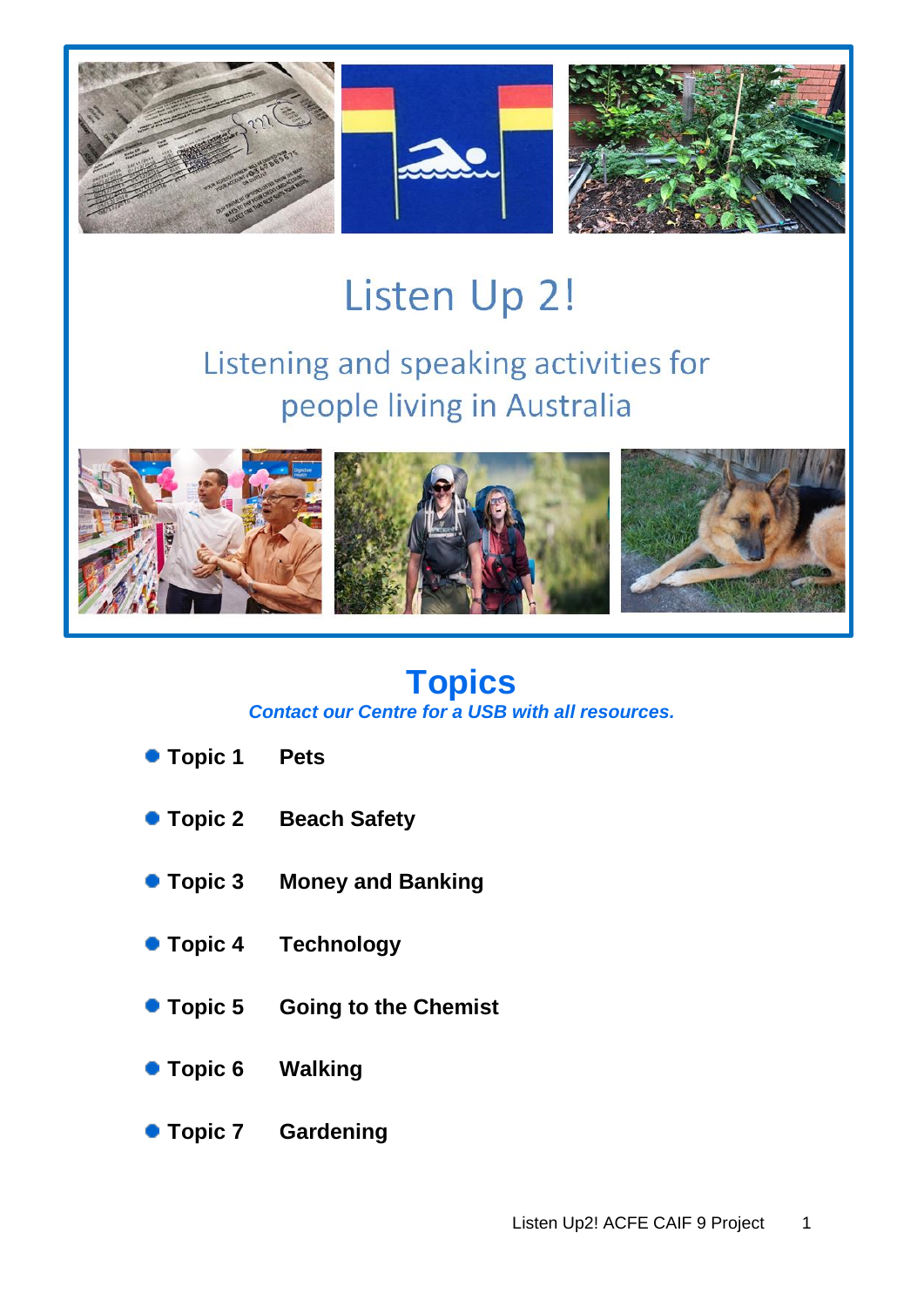**Topic 8 Holidays**

### **Acknowledgements**

The Education Coordinators Northwest Community of Practice (CoP) has been managed by the Williamstown Community and Education Centre through the ACFE Board Capacity and Innovation Fund 2017 (CAIF 9).

The CoP is a group of Community based Adult Education Providers located in Melbourne's North West.

They include:

- Angliss Neighbourhood House
- **Community Plus**
- **Dierriwarrh Community and Education Services**
- Duke St Community House
- **Farnham St Neighbourhood Learning Centre**
- **Laverton Community Centre**
- Williamstown Community and Education Centre
- Wyndham Community and Education Centre
- Yarraville Community Centre

Williamstown Community and Education Centre gratefully acknowledge the following for their contribution to this project:

Project Coordinator

**C** Lynne Hewet

Resource Development Team

- Jenny Penfold (Leader)
- Dale Pobega (Leader)
- **C** Lucy Docherty
- **•** Jodie Whitehurst

Contributions from EAL teachers from the CoP organisations:

● Liz Smillie, Judy Holmes, Michael Wanyama, Sandra Rodrigues, Larry Lee, Helen Chenoby, Claire Hynes, Jim Lynch, Stephen Pollard, Lidia Pivato, Jenny Penfold, Dale Pobega, Lucy Docherty, Jodie Whitehurst, Lynne Hewet and Mary Hall.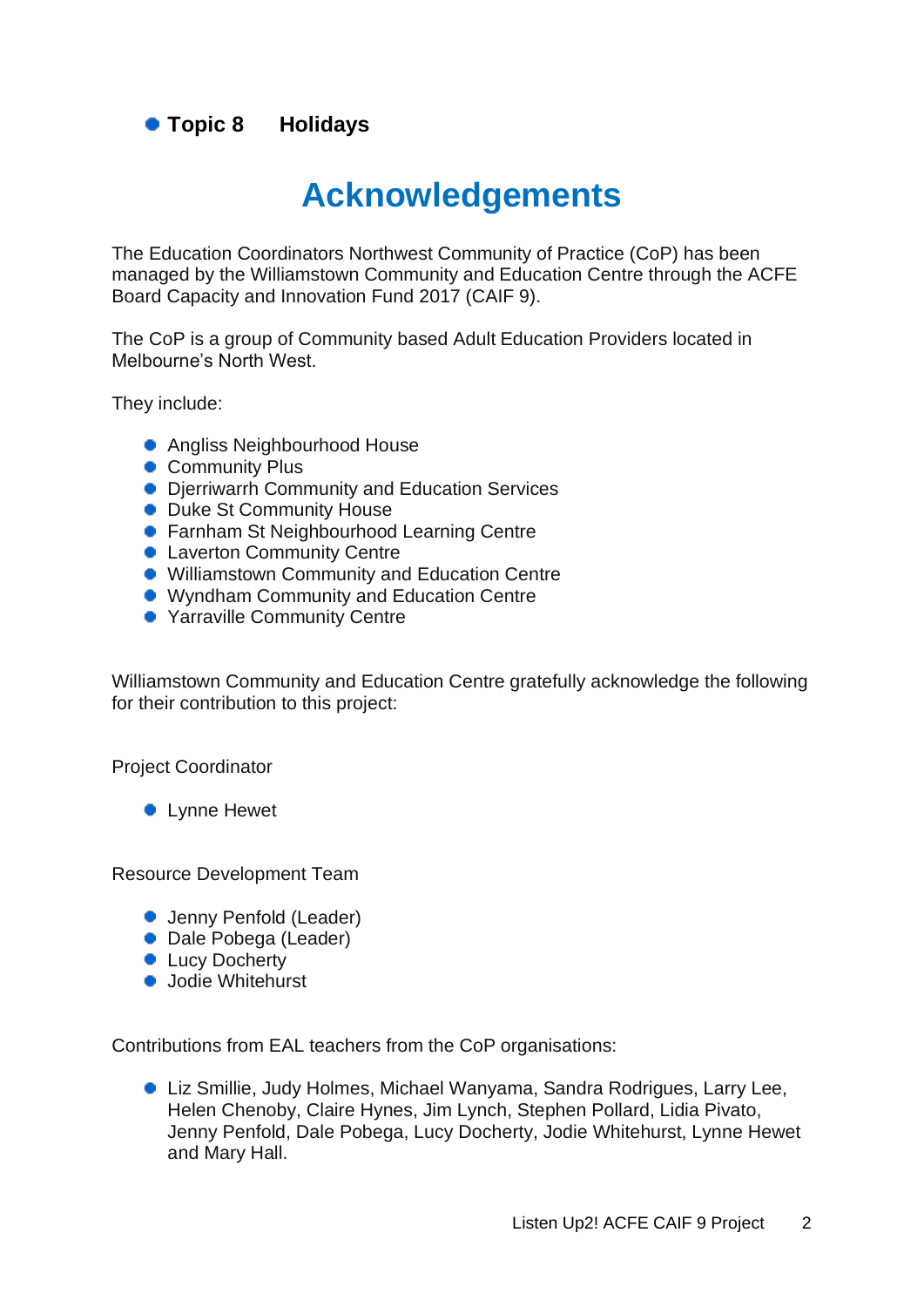### **Background**

Williamstown Community and Education Centre was awarded funding in round nine of ACFEs Capacity and Innovation Fund (CAIF 9) in 2017 to provide additional support to the North West Melbourne Learn Local Education Coordinators Communities of Practice.

One of the objectives was to develop a training resource for the A frame preaccredited teaching programs undertaken throughout the North West Learn Local Education Community (NWLLEC).

After consultation it was determined a subsequent resource based on the written, listening and speaking program, 'Listen Up' (developed with 2011 CAIF funding) would be of most value to the North West community.

### **Process**

To enhance the professional practice of teaching staff, ownership and collaboration was seen as the essential factors underpinning this project.

The process of employing individual writers was dismissed as previous experience has shown that teaching staff are the best placed to ensure that any resource developed and design will be based on expertise and experience with results only enhanced by the larger peer collective.

Two Professional Development (PD) sessions were conducted to provide teacher involvement in the process, development and design of the training resource.

The first PD session explored what made a good resource, what content was needed and what topics should be covered. It also gave teachers an opportunity to work with others collaboratively to develop and record transcripts of listening texts and then plan extension activities.

The second PD session built on the first activity with an alternative cohort of teachers participating.

This PD session utilised individual strengths.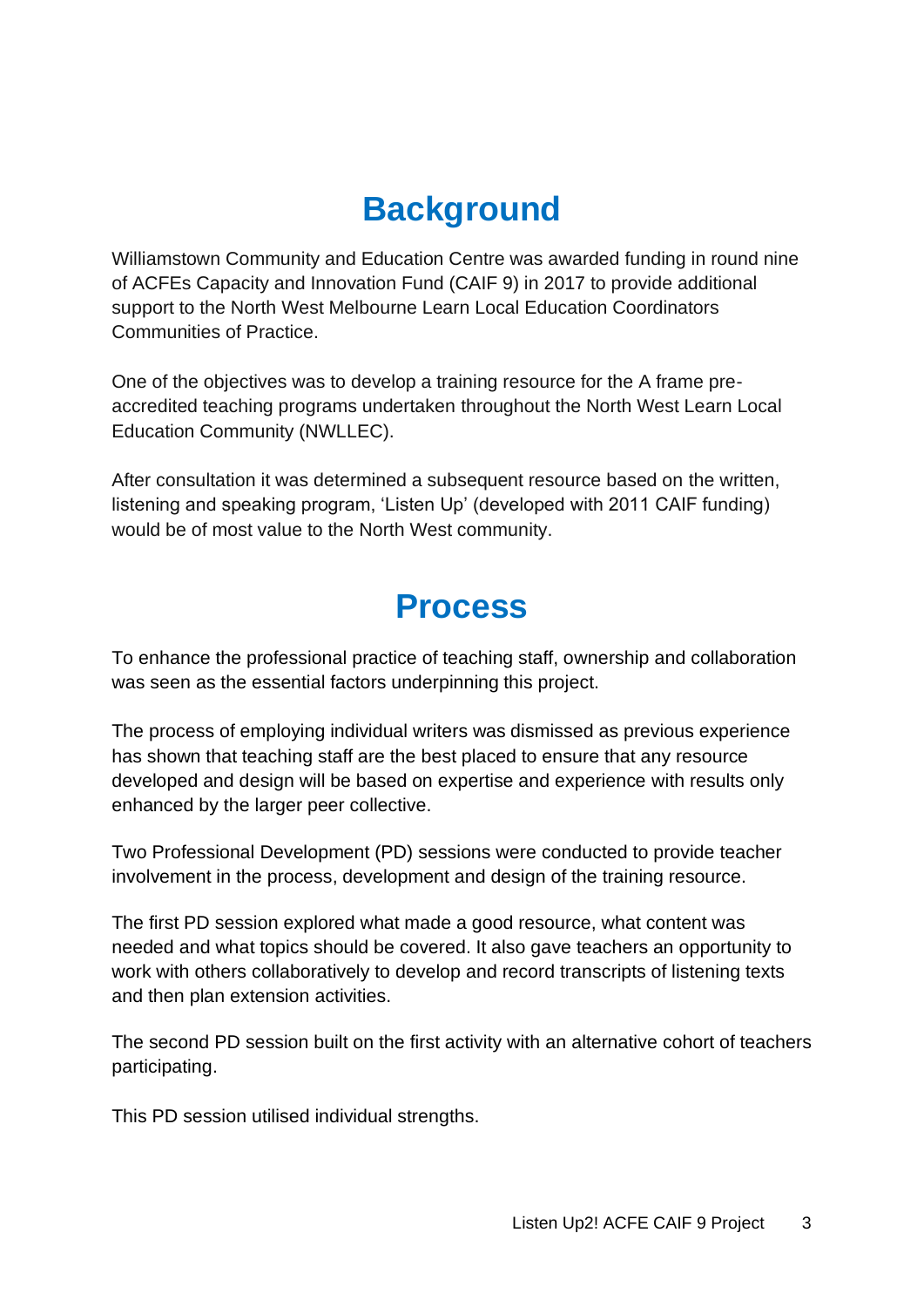After brainstorming potential class activities for each topic, a computer based exercise wherein teachers worked individually was undertaken.

This allowed teachers to contribute their own strengths and ideas to a number of topics.

This more separated method of collaboration was both time effective and ensured a range of learning and **teaching** styles were incorporated.

### **Introduction to Teachers**

To ensure ease of access, files have been created in both Microsoft Word and pdf. Word files will enable teachers to contextualise activities and tailor to the individual needs of their class.

As this resource was a collaborative effort there is an aim for it not to stagnate, rather that it can be adjusted and evolved by teachers.

The accompanying template provides a platform to develop additional Listen Up 2! resources to be shared with the North West Learn Local Education Community.

## **Developing your own topic**

#### **Elements to be included**

Warm Up

- Picture prompt to initiate discussion
- Questions to stimulate group discussion

Vocabulary activities

• Appendix A lists games that can be used with vocabulary cards and pictures

Oral text

- Associated activity
- Recording
- **script**

Language in use

● Activities which apply the language being taught and extend the topic. Activities may include: grammar, communicative activities, role plays, games, cloze, information texts etc.

Picture prompts

• Optional: images that may open up further discussion points on the given topic

More ideas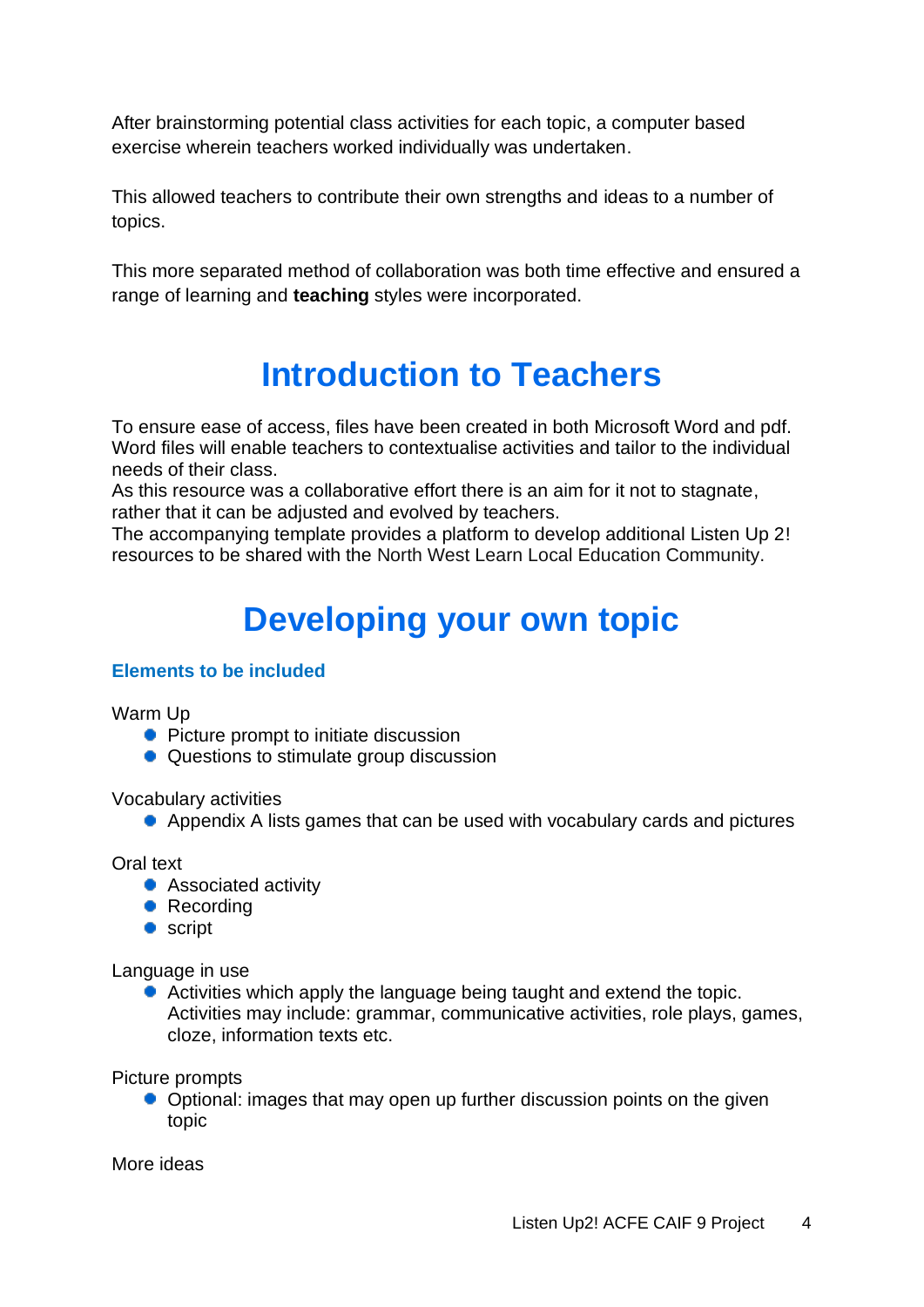A list of additional suggested activities that could be developed

#### **Recording**



Voice Recorder and Audio Editor app by Tap media was used for this resource, however, any voice recording program or app may be used. (mp3 recording)

#### **Style Guide**

- Main heading: Bold Font: Arial Size: 26
- Headings: Bold Font: Arial Size: 14
- Body (general text): Font: Arial

Size: 12

- Line Spacing: General text 1.5 Dialogues – spacing between speakers 2
- Text used in tables

#### **Images and Vectors**

When producing a resource teachers need to be aware of current copyright rules. For this resource a lot of photos were shot specifically for topics or were part of teachers own image banks.

When searching include the filter **free to use and share** Free images can also be sourced from the following sites but still check individual images to ensure copyright has not been breached.

- Advanced google image search
- **•** Pixabay
- Pexels.com
- **Unsplashed.com**
- Realistic shots
- Public domain archives
- $\bullet$  flickr
- Often museums have an image bank for use British museum, Open Culture